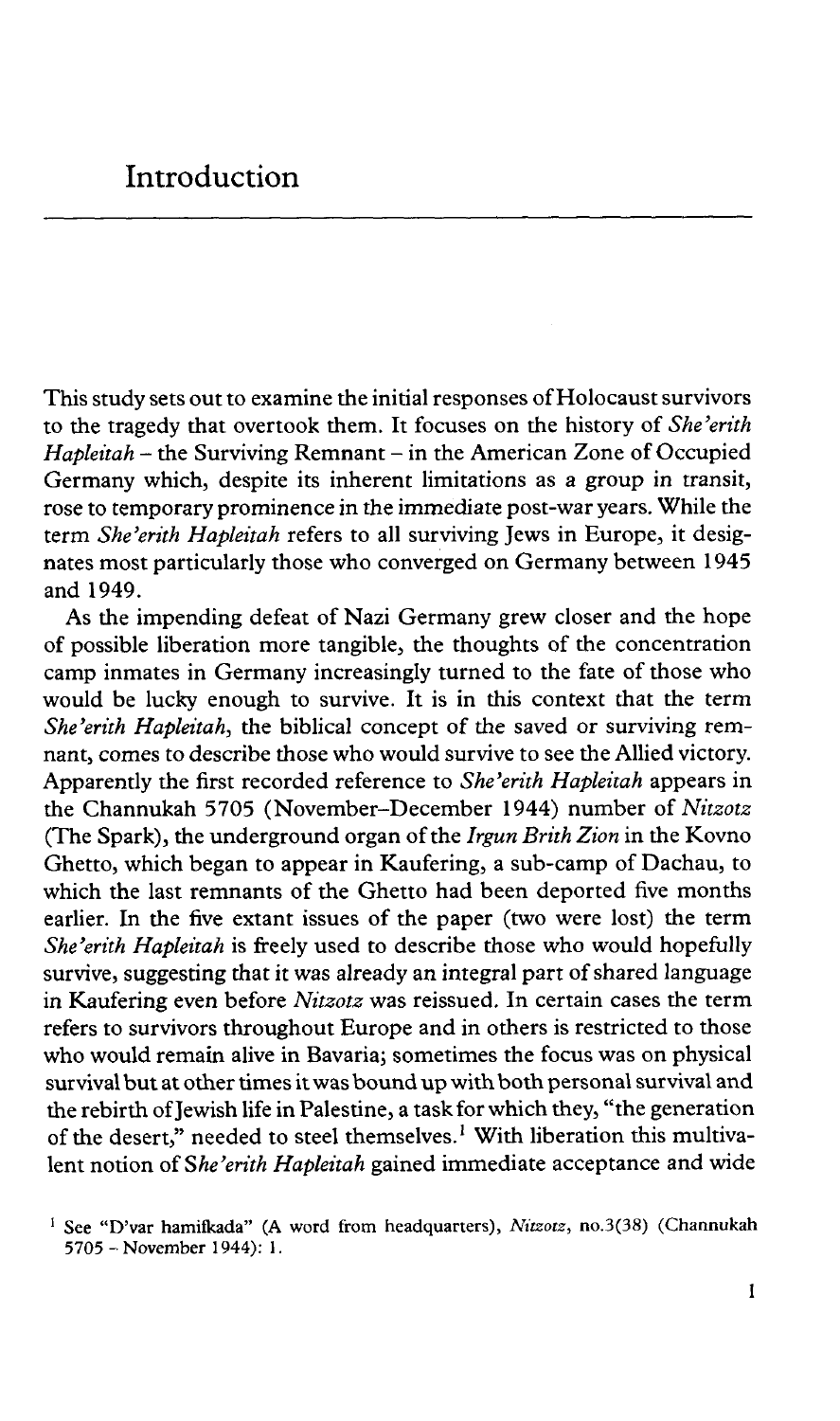**currency. Indeed, when the young American chaplain, Rabbi Abraham Klausner, found himself in Dachau towards the end of May 1945 and began to help the liberated in their desperate search for family, the first in a number of volumes containing the names of thousands of survivors in Bavaria was entitled** *Shearit Hapletah.2* **From 1943 the leadership of Palestinian Jewry also, quite independently, began to refer to those who** would hopefully survive as *Sh'erith Hapleitah*.<sup>3</sup>

**The earliest mention of the term appears in Genesis 32:9 when Jacob, who was greatly distressed about his imminent reunion with Esau after so many years of estrangement, divided his people and property into two camps saying: "If Esau come to the one camp and smite it, then the camp** *[hanish'ar lifleitah]* **which is left shall escape." Already this enunciates in a preliminary way the themes of danger, destruction and the survival of a remnant that carries the promise of the future. The redemptive theme becomes central to Isaiah's usage as can be seen in his prophecy to Hizqiyyahu regarding Sanheriv, King of Ashur: "And the remnant that is escaped of the house of Yehuda shall yet again take root downwards, and bear fruit upwards. For out of Jerusalem shall go** *[She'erith Upleitah]* **a remnant, and they that escape out of mount Ziyyon" (Second Book of Kings 19:30-31). In First Chronicles 4:43 "And they smote the remnant of Amalek who had escaped [***She'erith Hapleitah le-Amalek***]" the term, as it attached to survivors of the Holocaust, appears in a quantitative, almost technical usage. A slightly different version but with the same connotation -** *She'erith Yisrael -* **the Remnant of Israel appears in Jeremiah 31:7 and from there found its way into the Verses of Supplication in the Daily Prayer Book.**

**In the aftermath of the Holocaust the term, in its broadest construction, connoted the saved remnant, that is to say, all European Jews who survived the Nazi onslaught including the hundreds of thousands of Polish, Baltic and Russian Jews deported to the interior of the Soviet Union for political reasons or as part of Stalin's "scorched earth" policy. In a more limited sense** *She'erith Hapleitah* **referred to the collective identity of some 300,000 displaced persons in Occupied Germany, Austria and Italy who turned their backs on their former lives and actively sought to leave Europe for Palestine and many other destinations. Having escaped the unavoidable constraints of rebuilding their former lives and now living temporarily under American protection in a land they despised, it**

<sup>&</sup>lt;sup>2</sup> See Alex Grobman, *Rekindling the Flame: American Jewish Chaplains and the Survivors of European Jewry* (Detroit, 1993).

<sup>&</sup>lt;sup>3</sup> See Dalia Ofer, "The Leadership of the Yishuv and She'erit Hapletah," in Yisrael Gutman and Adina Drechsler, eds., She'erit Hapletah 1944-1948: Rehabilitation and *Political Struggle* (Jerusalem, 1990): 306-310.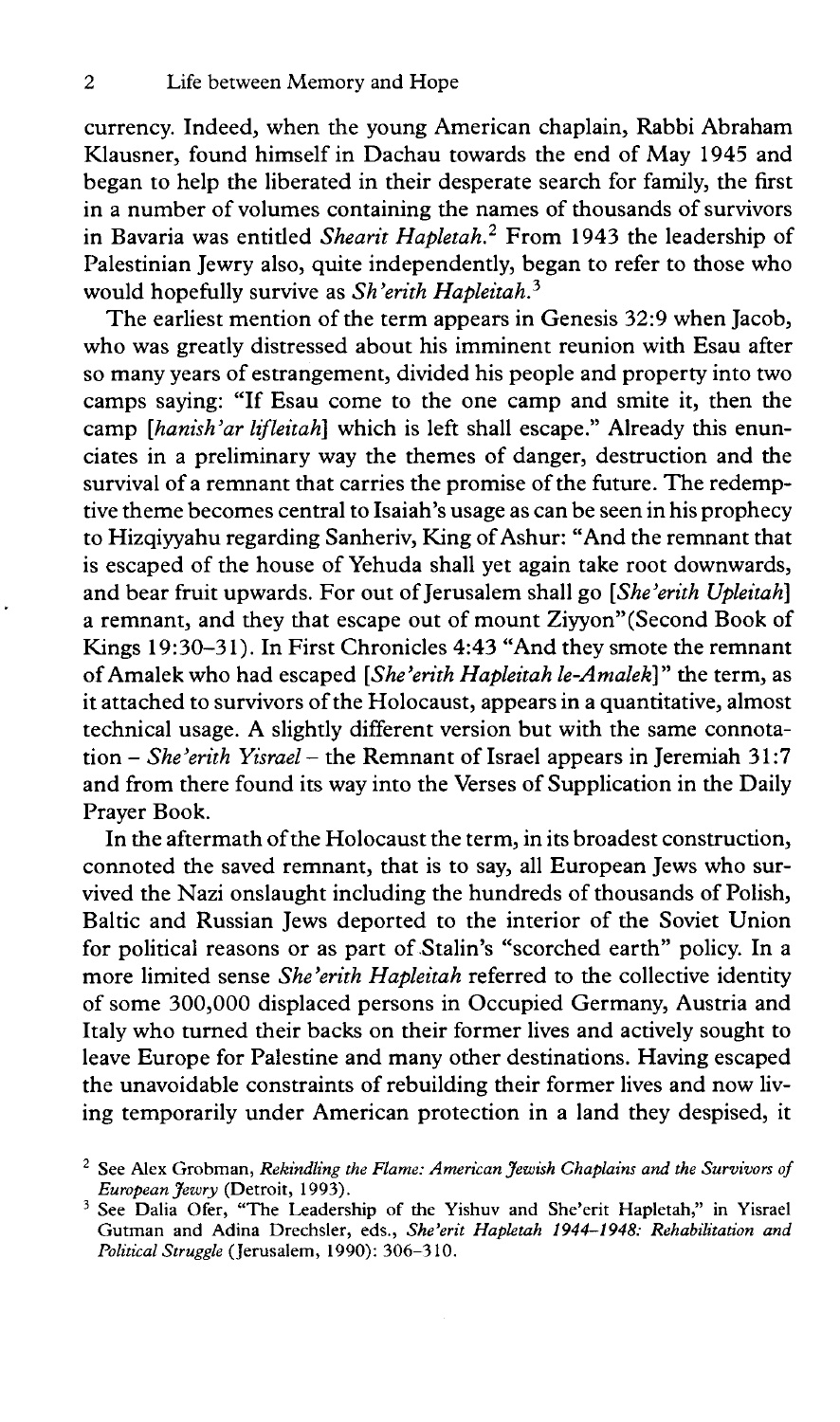**was primarily these survivors who publicly identified themselves as the Surviving Remnant. For some of the leaders of this unique community driven by a sense of historical responsibility,** *She'erith Hapleitah* **was also viewed as the saving remnant who were called upon to play a formative role in shaping the Jewish future. In the words of Samuel Gringauz, one of their prominent leaders:**

The Sherit Hapleta sees as its task to symbolize the Jewish national tragedy zzz this task is viewed zzz as one laid upon it by destiny and history regardless of the strength of its bearers zzz The Sherit Hapleta must demonstrate to all Jews everywhere their involvement in a common fate zzz Jewish unity for them is no political program but an actual and living fact of experience. This is why they feel themselves prophets of a national rebirth zzz and of being the backbone of its realization zzz For international Zionism the Sherit Hapleta is an argument, a strength, a reserve zzz Without the situation of the DP's as a basis of appeal, American Jewry could not be mobilized so effectively for the upbuilding of Palestine, nor could the Jews of other lands be nationally awakened and united. Thus the Sherit Hapleta feels today that it is the dynamic force of the Jewish future.<sup>4</sup>

**The discussion opens towards the end of 1944 as the Second World War is entering its final stages and in the concentration camps of Germany, the inmates take their first steps towards preparing for liberation. The narrative draws to a close in early 1947 when** *She'erith Hapleitah* **is well established and the major institutions that will accompany it to its dissolution in 1948-1949 are firmly in place. It has not been our intention, furthermore, to write a comprehensive history of this brief, albeit pregnant moment in history. We wish to focus on the internal history of a unique community that had abandoned its past and was yet to find its future. Much of what has been written to date looks at** *She'erith Hapleitah* **through the eyes of others and thus has often failed to disclose their richly complex inner life. Our concern is with this dynamic community of survivors itself, its people, movements, ideas, institutions and selfunderstanding, how it grappled with the unbearable weight of the past, the strains of the present and the shape of a different future.** *She'erith Hapleitah* **as subjects rather than as objects of history is what we seek to uncover.**

**Thus, a good few months before the war was over the seeds of survivor organization were germinating in Buchenwald, in the numerous satellite camps of Dachau and elsewhere. On the morrow of liberation of the camps in April-May 1945 we already witness a flurry of activity amongst the survivors that naturally focused on the pressing problems of**

<sup>&</sup>lt;sup>4</sup> Samuel Gringauz, "Jewish Destiny as the DP's See It," *Commentary*, vol. 4, no. 6 (December 1947): 501.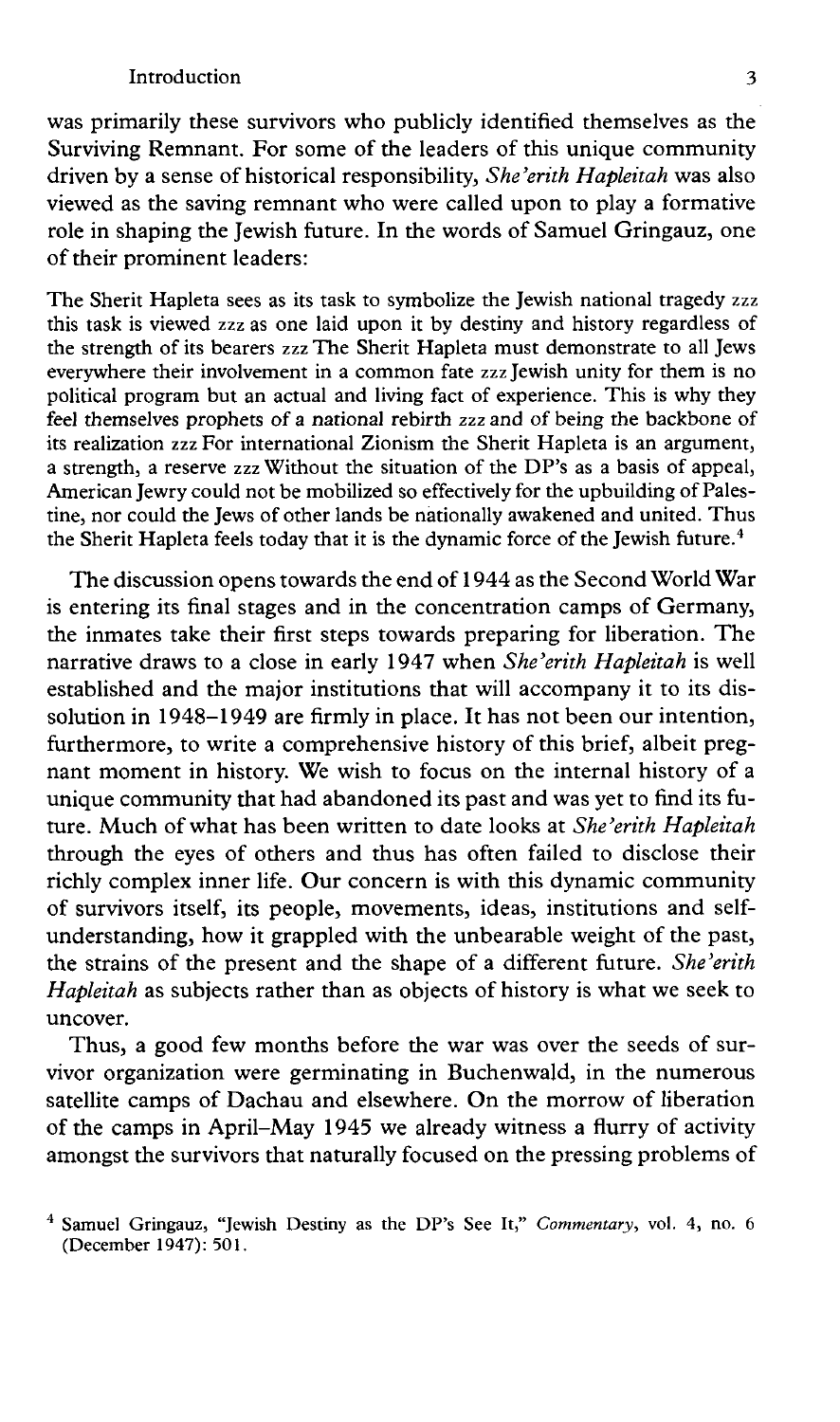**food, health, shelter, clothing, the search for family and a safe future but which, over the next few months, rapidly elaborated itself into a network of representative and camp councils, political movements, newspapers, youth groups, children's homes and schools, vocational training and a wide range of cultural pursuits. Amidst this remarkable effort at selfrehabilitation in the most unpromising of circumstances, we also find the first sustained public attempt to grapple with both the implications of the Shoah and some of the major questions of post-Holocaust Jewish life: who would lead the Jewish world with the demise of European Jewry? How would Jewish life and faith change in the aftermath? How should the Jewish people relate to those that turned on them or that stood by in their hour of need? How should they relate to the civilization that for so many Jews held out the promise of a more humane future? In a profound sense** *She'erith Hapleitah* **served as a formative bridge between the Holocaust and what was to come after.**

**Despite its importance and some early attention, the inner history of** *She'erith Hapleitah* **has suffered neglect and, until recendy, was almost a forgotten history. In 1947 comprehensive reports were published by Leo Srole,5 the social welfare officer of United Nations Relief and Rehabilitation Administration (UNRRA) in the Landsberg camp, by** Koppel Pinson<sup>6</sup> the well-known historian who directed the Education **Department of the Joint Distribution Committee in Germany and by Chaim Hoffman (Yachil)7 who headed the Palestinian Delegation to Occupied Germany. In 1953 Leo Schwarz who served as director of the JDC in Germany from 1946 to 1947 published the first and to date the only full-scale history of** *She'erith Hapleitah* **in Germany.8 It appears that initially only those who worked with the survivors in Germany saw the broader historical implications of their personal engagement.**

**Over the next twenty years very little was written on the subject and it was in 1970, twenty-five years after the liberation of the camps, that the picture begins to change: Zemach Zemarion who himself served with** *She'erith Hapleitah* **in Occupied Germany published his survey of sur**vivor newspapers as an expression of their most pressing concerns<sup>9</sup> while **Yehuda Bauer published his study on the** *Brichah,* **the illegal or semi-legal**

<sup>&</sup>lt;sup>5</sup> Leo Srole, "Why the DP's Can't Wait: Proposing an International Plan of Rescue," *Commentary,* vol. 3, no. 1 (January 1947): 13-24.

<sup>&</sup>lt;sup>6</sup> Koppel S. Pinson, "Jewish Life in Liberated Germany: A Study of the Jewish DP's," *Jewish Social Studies,* vol. 9 (April 1947): 101-126.

<sup>&</sup>lt;sup>7</sup> Chaim Yachil (Hoffman), "Peulot ha-mishlachat ha-eretz yisraelit le-she'erith hapleitah, 1945-1949" (Report of the Palestinian Delegation to *She'erith Hapleitah,* 1945-1949), *Yalkut Moreshet,* no. 30 (November 1980): 7-40, and no. 31 (April 1981): 133-176.

<sup>8</sup> Leo W. Schwarz, *The Redeemers: A Saga of the Years 1945-1952* (New York, 1953).

<sup>9</sup> Zemach Zemarion, *Ha-itonut shel She'erith hapleitah ke-bitui le-ba'ayoteha* (The press of *She'erith Hapleitah* as an expression of its problems) (Tel Aviv, 1970).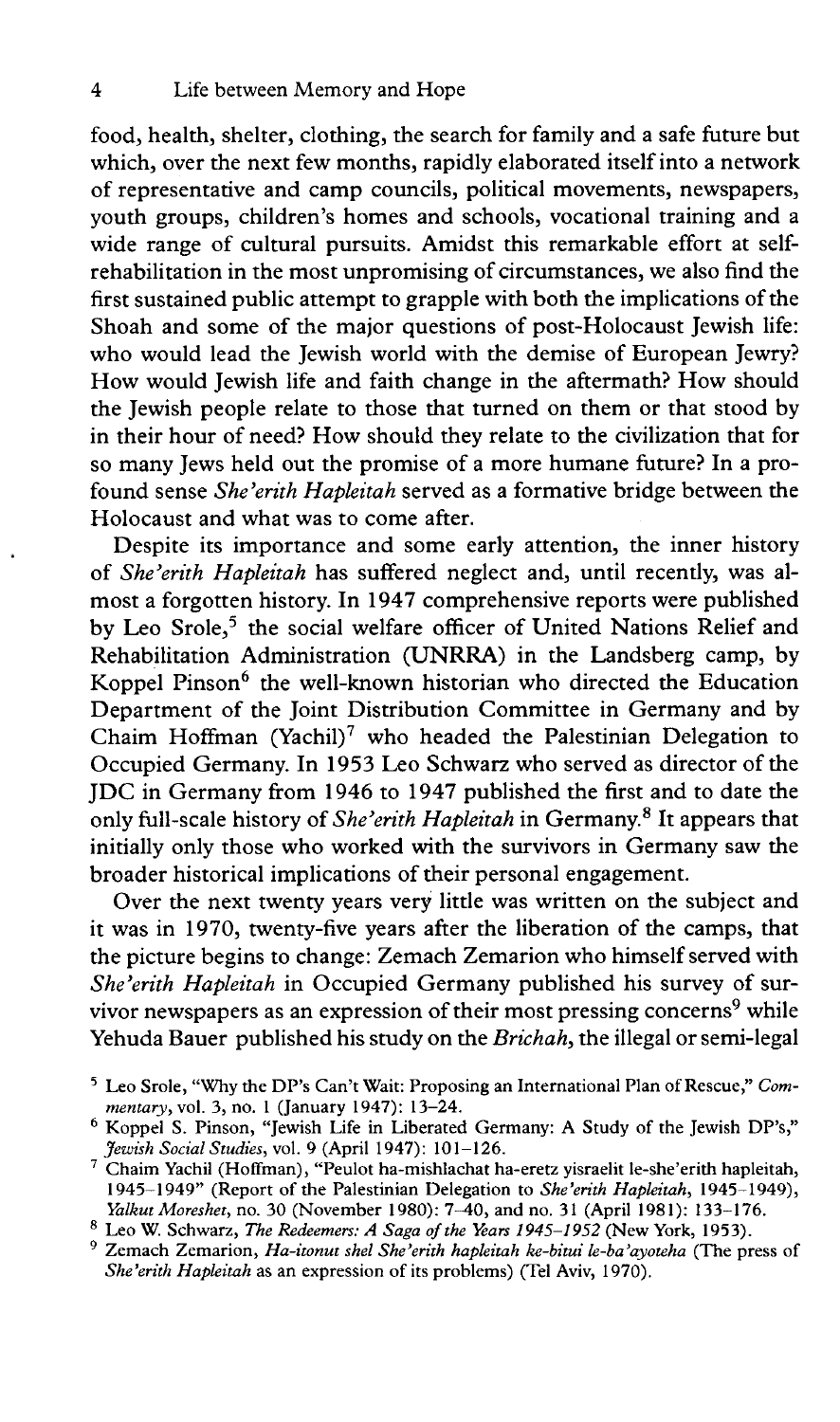## Introduction 5

**movement of some 250,000 Jews from Eastern Europe primarily to the American Zones of Occupied Germany and Austria.10 Bauer concluded that from mid-1944 to October 1945, when the first Palestinian emissaries were integrated into this clandestine activity, the** *Brichah,* **which quietly received financial help from the JDC, was entirely the initiative and work of survivors. This went against the grain of conventional wisdom and, in some quarters, is still looked at skeptically despite additional research that has confirmed Bauer's conclusions.11 In a parallel study Bauer suggested that in the larger scheme of things this movement was also of critical importance in the creation of the State of Israel, a theme that will be addressed below.12**

**How, then, does one account for this seeming neglect when rich archival material was readily available to historians in both Israel and abroad? First, it was perhaps to be expected that the brief moment of** *She'erith Hapleitah* **on the stage of history would be overshadowed by the devastation of the Holocaust on the one hand and the revolutionary promise of Jewish statehood on the other. In addition the widespread sense, both secular and religious, that the move from Holocaust to Rebirth was ineluctable, almost preordained, meant that the stormy and uncertain progression of events from May 1945 to May of 1948 was lost from view. If what happened was inevitable, there was scant need to trace the detailed unfolding of events while carefully assessing the concrete contributions of those involved. This lack of attention to detail was reinforced in Israel by the widespread, close to axiomatic assumption that the underground fighting forces had pushed out the British and, in their military victory over the Arabs, achieved statehood.**

**If it became apparent that statehood was not a direct outcome of the Holocaust and that, in fact, the destruction of the human hinterland of the Zionist movement in Eastern Europe almost precluded the achievement of Jewish sovereignty, this might open the way to new interpretations of the move from Holocaust to Homeland. And, indeed, this is what has happened. A series of new studies tracing the interrelationship of British, American and Zionist diplomacy in the aftermath of the Second World**

<sup>10</sup> Yehuda Bauer, *Flight and Rescue: Brichah* (New York, 1970).

<sup>&</sup>lt;sup>11</sup> Shlomo Kless, *Bederech lo slulah: toldot habrichah 1944-1948* (On the unpaved road: a history of the *Brichah* 1944-1948) (Kibbutz Dalia, 1994); in this regard see also David Engel, *Bein shichrur le-brichah: nitzolei ha-shoah be-polin ve-ha-maavak al hanhagatam, 1944-1946* (Between liberation and flight: Holocaust survivors in Poland and the struggle for leadership, 1944-1946), (Tel Aviv, 1996).

<sup>&</sup>lt;sup>12</sup> Yehuda Bauer, "The Holocaust and the Struggle of the Yishuv as Factors in the Creation of the State of Israel," in *Holocaust and Rebirth: A Symposium* (Jerusalem, 1974), and "From the Holocaust to the State of Israel," in *Rethinking the Holocaust* (New Haven, 2001**).**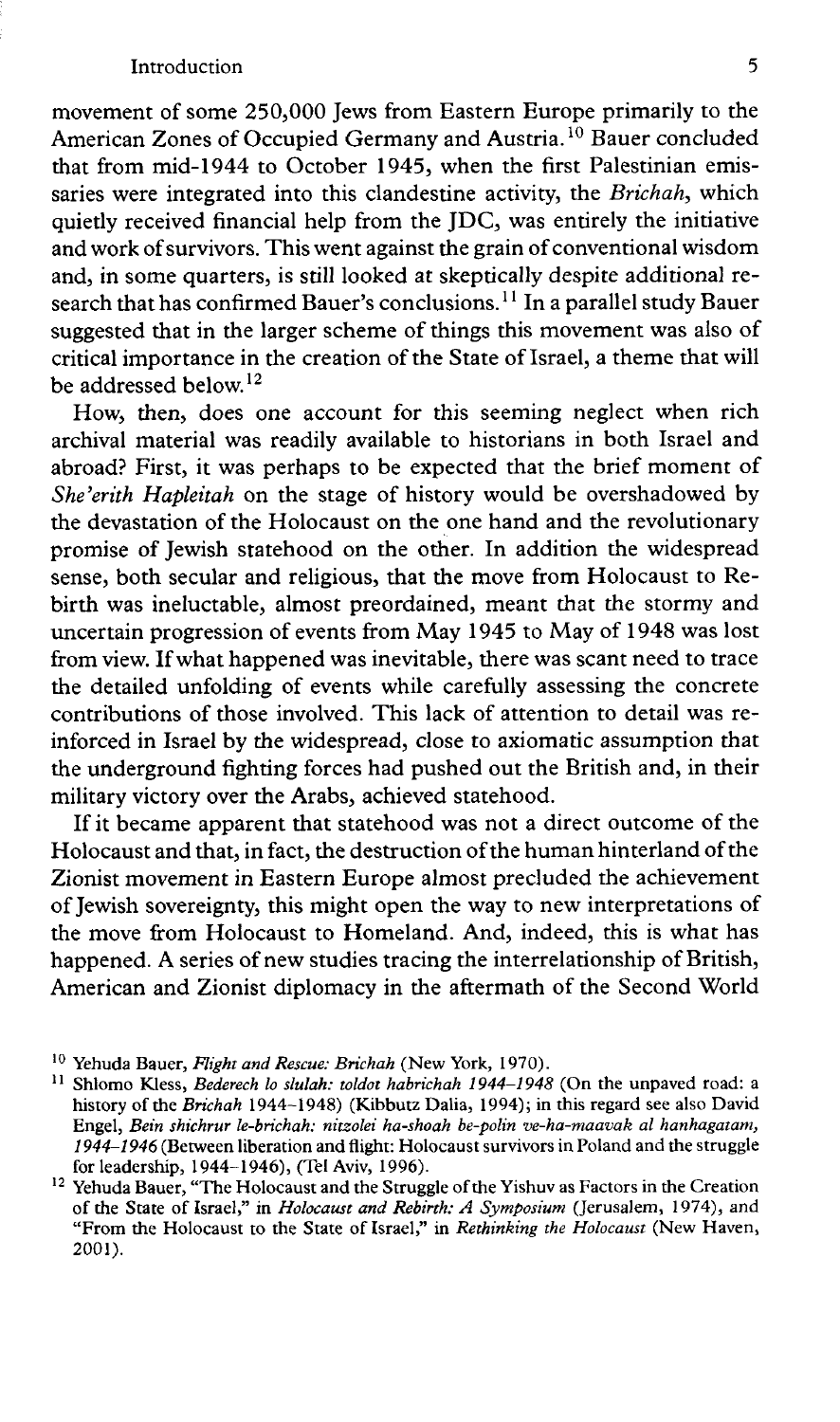**War rendered the compelling story of the phoenix rising from the ashes somewhat suspect and suggested in its stead a story of turbulent ups and downs with no certain outcome.13 Some historians of Zionism have gone so far as to suggest that Jewish statehood was achieved at the last moment in a political constellation that, in point of fact, did not favor the success of the Zionist endeavor. In his conclusion to** *A History of Zionism* **Walter Laqueur argues that: "The Jewish state came into being at the very time when Zionism had lost its erstwhile** *raison d'etre:* **to provide an answer to the plight of east European Jewry. The United Nations decision of November 1947 was in all probability the last opportunity for the Zionist movement to achieve a breakthrough."14**

**Historians of the period, nonetheless, were slow to revise their estimate of the minor role allotted to** *She'erith Hapleitah* **itself in these developments. Part of the explanation might lie in the focus of these studies which unthinkingly cast the survivors into a subsidiary role of supplicants: their basic necessities were supplied by the US Army, their camps were administered by UNRRA, they were supported by the Joint, inspired by soldiers of the Jewish Brigade, guided politically by the Palestinian Delegation, led over the Alps and transported to Palestine by the** *Mossad Le-Aliyah Bet* **and their political fate was ultimately determined by the domestic pressure of American Jewry and the creation of the State of Israel. While this description is not without truth it does tend, without ill intent, to cast** *She'erith Hapleitah* **into a supine role and deprives them of a will of their own.**

**This image of passivity was rendered more plausible, moreover, by a pervasive stereotype that portrayed survivors as broken and helpless, ground to dust by unspeakable torture, a view that began to circulate**

13 See Amitzur Ilan, *America, britania ve-eretz yisrael: reishitah ve-hitpatchutah shel me' uravut artzot ha-brit be-mediniyut ha-britit be 'eretz yisrael, 1938-1947* (America, Britain and Palestine: the beginning and development of the involvement of the United States in British policy in Palestine, 1938-1947) (Jerusalem, 1979); Zvi Ganin, *Truman, American Jewry and Israel* (New York, 1979); Shmuel D othan, *Ha-maavak al eretz yisrael* (The Struggle for Palestine) (Tel Aviv, 1981); Michael J. Cohen, *Palestine and the Great Powers 1945-1948* (Princeton, 1981); Yosef Heller, *Be-maavak la-medinah: ha-mediniyut ha-ziyonit be-shanim 1936-1948* (In the struggle for statehood: Zionist policy in the years 1936-1948) (Jerusalem, 1984); Yoav Gelber, *Toldot ha-hitnadvut III: nosei hadegel - shlichutam shel ha-mitnadvim la'am ha-yehudi* (A history of voluntary service III: the standard bearers - the mission of the volunteers to the Jewish people) (Jerusalem, 1983); David Sha'ari, *Geirush kafrisin 1946-1949: ha'apalah, ha-machanot ve-chevrat ham a'apilim* (Deportation to Cyprus 1946-1949: clandestine immigration, the camps and the social bonding of the illegal immigrants) (Jerusalem, 1981); Ze'ev (Venia) Hadari and Ze'ev Tzachor, *Oniyot o medinah: korot oniyot ma'apilim ha-gedolot "pan york" ve-"pan crescent"* (Ships or state: a history of the large "illegal" immigrant ships the "Pan York" and the "Pan Crescent") (Tel Aviv, no date); Leonard Dinnerstein, *America and the Survivors of the Holocaust* (New York, 1982).

<sup>14</sup> Walter Laqueur, *A History of Zionism* (New York, 1972): 594-595.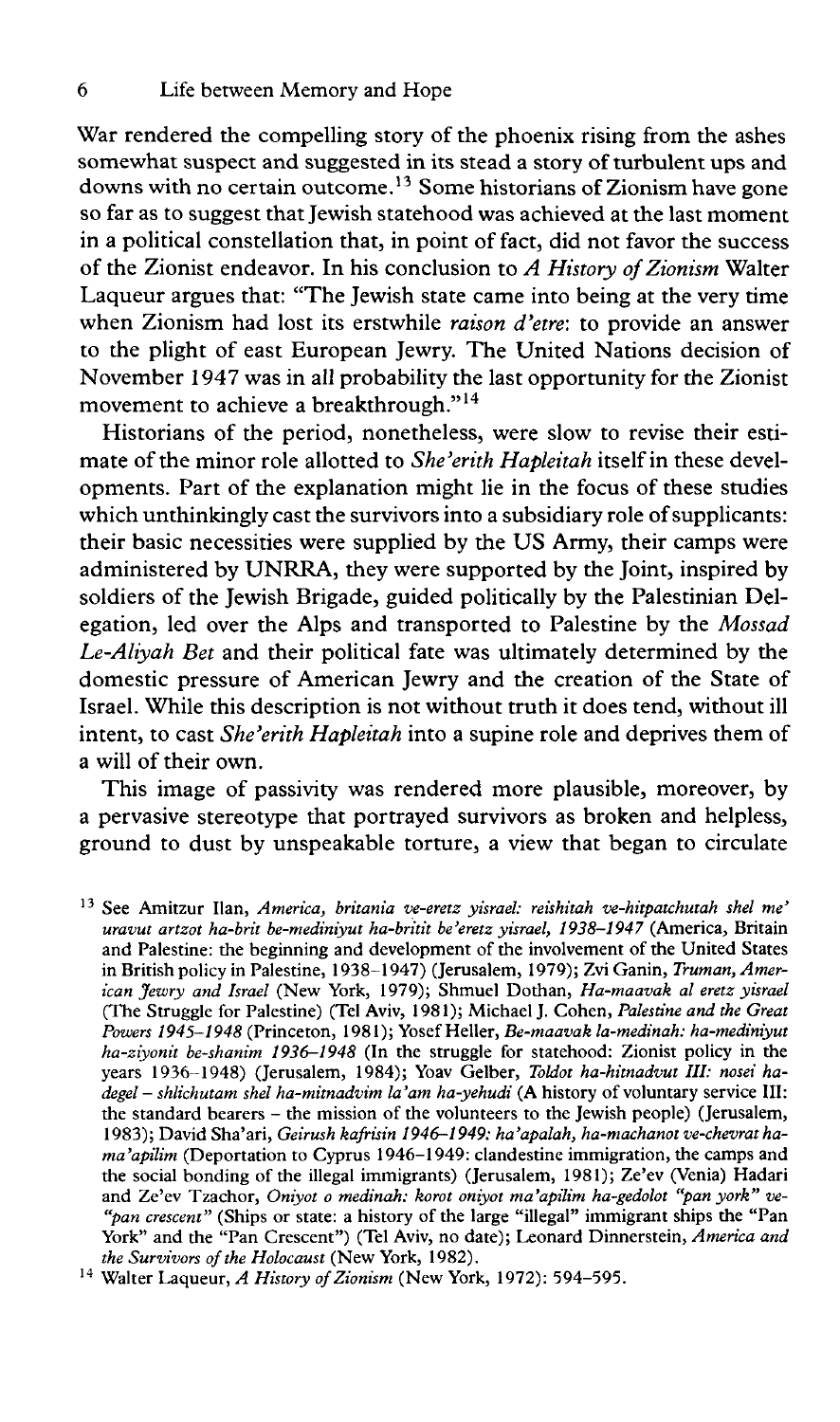**in the Yishuv (pre-state Palestinian Jewry) even before the war ended,15 and that gained wider currency with the first photographs and newsreels of the liberation of the camps: suddenly the "walking skeletons" and "helpless heap of human wreckage"16 were there for all to see. These images which were repeatedly used by Jewish fundraisers and in the Zionist campaign against British policies in Palestine became fixed in the public mind. The stereotype, in addition, was secretly fed by a dark account of survival which assumed that the virtuous went under while the less worthy survived. After all, even the survivors themselves spoke of a process of "negative selection."17 These expressions of survivor guilt were often taken at face-value without any sustained attempt to uncover their deeper meaning. Interestingly enough, even when Elie Wiesel,** Alexander Solzhenitsyn and Terrence Des Pres<sup>18</sup> succeeded in transform**ing "the survivor" into a culture hero in an age of mass death, it did not translate into a new understanding of** *She'erith Hapleitah.* **Their collective enterprise recorded primarily in Yiddish and bearing the profound stamp of East European Jewish life remained a closed book for most. Indeed, even as perceptive an historian as Tom Segev has little appreciation for how the people of** *She'erith Hapleitah* **organized themselves, fought for recognition and struggled to master their fate. From beginning to end he portrays them as little more than clay in the hands of Zionist envoys quite lacking a face of their own.19**

**Over the last decade or so this picture has begun to change and a slow but steady flow of studies have contributed richly to the brief but remarkably complex history of** *She'erith Hapleitah.* **In 1985 Yad Vashem devoted its International Historical Conference to the rehabilitation and political struggle of** *She'erith Hapleitah',20* **Juliane Wetzel and Angelika Königseder have written on Jewish life in Munich and Berlin respectively in addi**tion to a general account of Jewish DPs in the aftermath of the war,  $2<sup>1</sup>$ **Jacqueline Giere and Ada Schein have written on education and culture**

- 15 Yechiam Weitz, "Ha-yishuv ve-she'erith hapleitah: 1944-1945" (The Yishuv and She'erith Hapleita: 1944-1945), Master's Dissertation, The Hebrew University of Jerusalem (Jerusalem, 1981): 8, 59.
- <sup>16</sup> Leo W. Schwarz, "The DP's: Fiction and Fact," American Zionist, vol. 43, no.15 (June 1953): 16-17.
- <sup>17</sup> Dr. Shmuel Gringauz, "In tsaykhn fun martirertum hofnung un arbet" (Under the sign of martyrdom hope and work), *LLT,* no. 2 (14) (18 January 1946): 1.
- 18 See for example Elie Wiesel, *One Generation After (New York,* 1972); Alexander Solzhenitsyn, *One Day in the Life of Ivan Denisovich* (New york, 1963); Terrence Des Pres, *The* Survivor: An Anatomy of Life in the Death Camps (New York, 1976).
- <sup>19</sup> Tom Segev, *The Seventh Million: The Israelis and the Holocaust* (New York, 1993).
- <sup>20</sup> Gutman and Drechsler, eds., *She'erit Hapletah 1944-1948*.
- 21 Juliane Wetzel, *Jüdisches Leben in München 1945-1951: Durchgangsstation oder Wieder*aufbau? (Munich, 1987); Angelika Königseder, *Flucht nach Berlin: Jüdische Displaced Persons 1945-1948* (Berlin, 1998); Angelika Königseder and Juliane Wetzel, *Lebensmut in Wartesaal: Die jüdischen DPs im Nachkriegsdeutschland* (Frankfurt a.M ., 1994).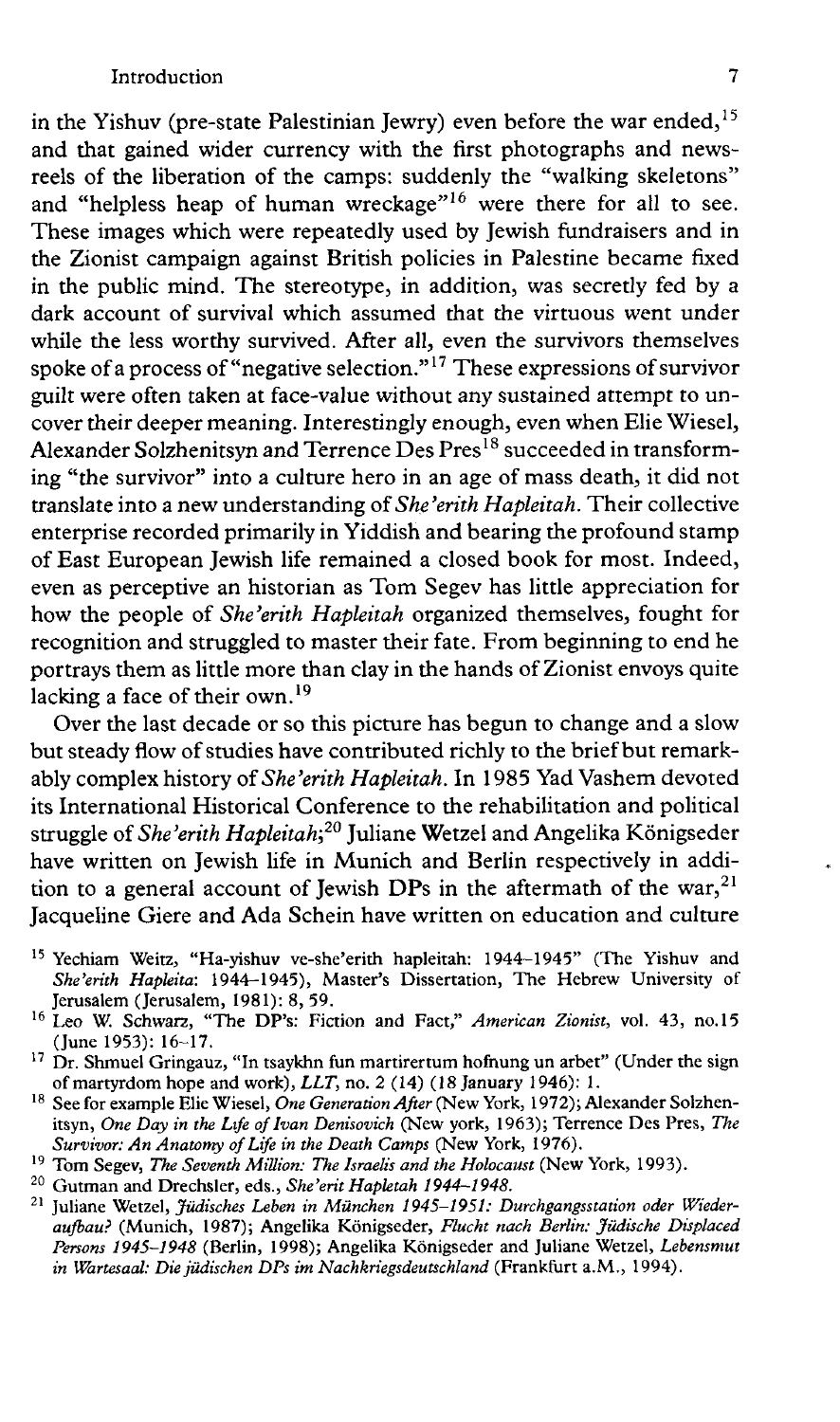in the DP camps in Germany,<sup>22</sup> Saul Touster has edited a survivors' **Haggadah,23 Yehudit Tidor Baumel has published her study of** *Kibbutz Buchenwald*,24 **Yosef Grodzinski has written a critical left-leaning history of** *She'erith Hapleitah,25* **Joanne Reilly and Chagit Lavski researched the liberation of Belsen and Jewish DPs in the British Zone,26 Irit Keynan has studied the work of Palestinian emissaries in Germany,27 Nachum Bogner and Dalia Ofer have examined the Cyprus detainees,28 Idith Zertal has published a wide-ranging study of Jewish illegal immigration,29 Hanna Yablonka has traced the absorption and integration of survivors into Israeli society,30 Yehuda Bauer has continued his research on the JDC with a study of the impact of American Jews on post-Holocaust European Jewry,31 Haim Genizi has written up the history of the office of the Special Adviser on Jewish Affairs to the American Army,32** *Yalkut Moreshet* **devoted a special volume to** *She'erith Hapleitah* **and the establishment of the State of Israel,33 while Aryeh Kochavi, Mark Wyman, Wolfgang Jacobmeyer and Michael Marrus have written about European**

- 22 Jacqueline Giere, *'Wir sind unterwegs, aber nicht in der Wüste': Erziehung und Kultur in den Jüdischen Displaced-Lagern der Amerikanischen Zone im Nachkriegsdeutschland ¡945-1949* (Frankfurt a.M., 1993), see also, "We're on Our Way, but We're not in the Wilderness," in Michael Berenbaum and Abraham J. Peck, eds., *The Holocaust and History: The Known, the Unknown, the Disputed and the Reexamined* (Bloomington, 1998): 699-715; Ada Schein, *Homeless Persons as Partners in the Zionist Enterprise: Survivors in German and Austrian Displaced Persons Camps and the Jewish National Fund* (Jerusalem, 1997).
- 23 Saul Touster, ed., *A Survivors' Haggadah* (Philadelphia, 1999).
- 24 Yehudit Tidor Baumel, *Kibbutz Buchenwald* (Hebrew) (Tel Aviv, 1994).
- 25 Yosef Grodzinski, *Chomer enoshi tov: yehudim mul tziyonim, 1945-1951* (Good human material: Jews versus Zionists, 1945-1951) (Tel Aviv, 1998).
- 26 Joanne Reilly, *Belsen: The Liberation of a Concentration Camp* (London, 1999); Chagit Lavski, "The Day After: Bergen-Belsen from Concentration Camp to the Center of Jewish Survivors in Germany," *German History,* vol. 11, no. 1 (1993): 36-59.
- 27 Irit Keynan, *Lo nirga ha-ra'av: nitzoleiha-shoah ve-shlicheieretzyisrael: germaniyah 1945- 1948* (And the hunger was not staunched: Holocaust survivors and the emissaries from Eretz Yisrael: Germany 1945-1948) (Tel Aviv 1996).
- 28 Nachum Bogner, *Iha-geirush: machanot ha-ma'apilim be-kafrisin, 1946-1948* (The island of deportation: Jewish illegal immigrant camps in Cyprus, 1946-1948) (TelAviv, 1991); Dalia Ofer, "Holocaust Survivors as Immigrants: T he Case of Israel and the Cyprus Detainees," *Modern Judaism,* 16 vol. (February 1996): 1-23, and "From Illegal Immigrants to New Immigrants: The Cyprus Detainees 1946-1949," in Berenbaum and Peck, eds., *The Holocaust and History.* 733-749.
- 29 Idith Zertal, *From Catastrophe to Power: Holocaust Survivors and the Emergence* of *Israel* (Berkeley, 1998).
- <sup>30</sup> Hanna Yablonka, *Survivors of the Holocaust: Israel after the War* (London, 1999).
- 31 Yehuda Bauer, *Out of the Ashes: The Impact of American Jews on Post-Holocaust European Jewry* (Oxford, 1989).
- 32 Haim Genizi, *Yoetz u-mekim: ha-yoetz la-tzava ha-amerikani u-le-she'erith hapleitah 1945- 1949* (The Adviser to the American Army and *She'erith Hapleitah* 1945-1949 (Tel Aviv, 1987).
- <sup>33</sup> "She'erith hapleitah vehakamat hamedinah: leyovel medinat yisrael" (*She'erith Hapleitah* and the establishment of the State of Israel), *Yalkut Moreshet,* no. 65 (April 1998).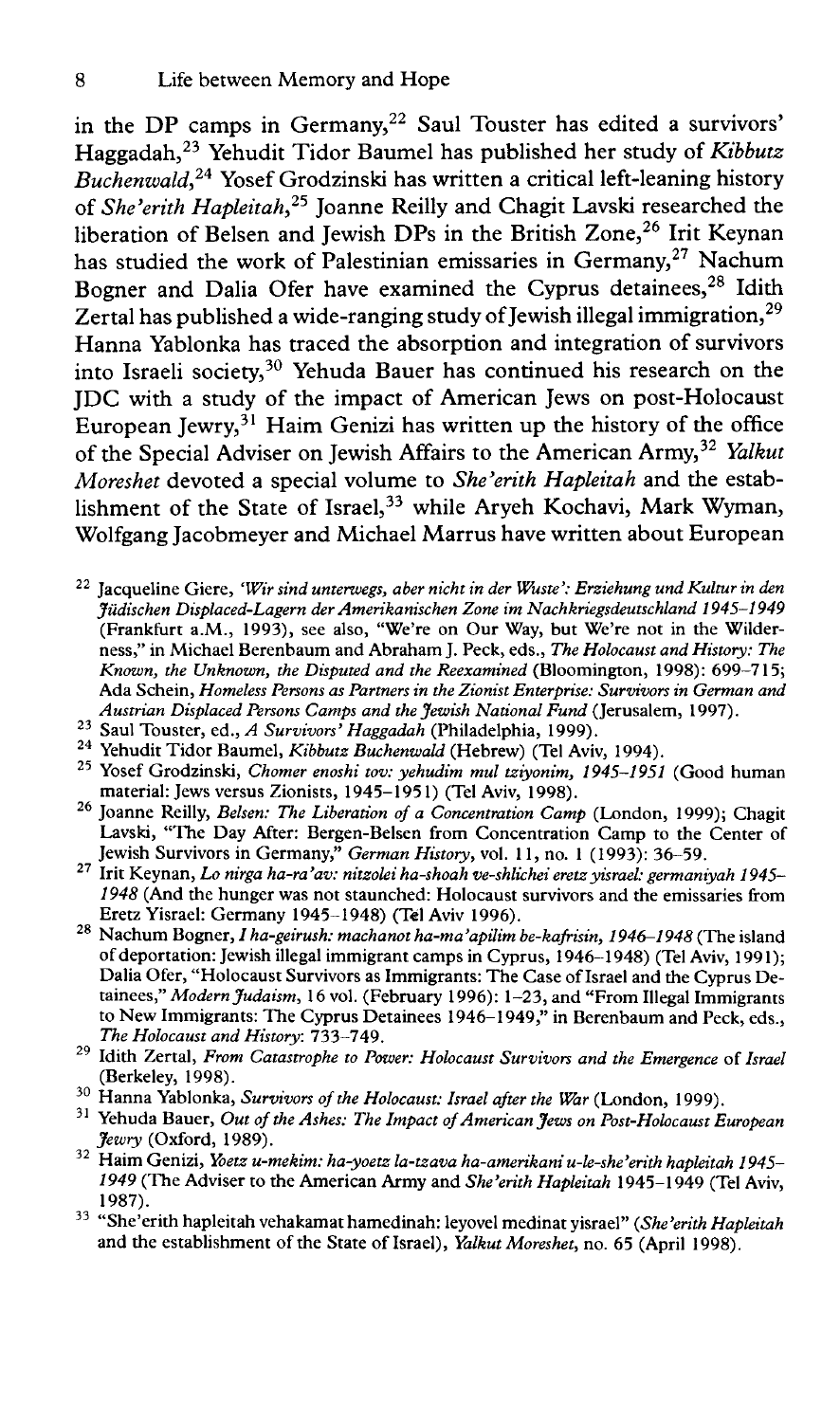**refugees in general and displaced persons in particular.34 While much work remains to be done especially with respect to the internal history of the Jewish DPs in Occupied Germany, a body of research is now available that will help us better to tell and interpret the story of** *She'erith Hapleitah.*

**One of our guiding goals, therefore, has been to uncover and understand a small but significant chapter of contemporary history. This was also the task that Leo Schwarz set himself some forty-six years ago. He entitled his work** *The Redeemers***35 in order to underscore his reading of** *She'erith Hapleitah* **as the "saving remnant" that, as part of its own return to life, contributed richly to both Jewish life in general and the creation of the State of Israel in particular. His commitment to** *She'erith Hapleitah* **together with his dramatic Thucydidean reconstruction of historic occasions, conversations and speeches led Schwarz to a measure of romanticization that historians today find somewhat unsettling. Ironically, the people of** *She'erith Hapleitah* **themselves were far more open and critical about their own failings and, in truth, their achievements are best understood against the background of the persistent problems they had to overcome. Today, a half a century later with a plethora of rich materials in ready reach it is perhaps easier for the historian to achieve a more balanced perspective. Nonetheless, Schwarz's assessment a decade after publishing his book still rings true: "no matter how objective you attempted to maintain yourself, there was an unconscious identification with the people. You took their side even if you knew they were wrong. And this influenced** zzz **a great deal."36**

**The question of how to strike the right balance in the portrayal of** *She'erith Hapleitah* **persists. Like all those who approach this topic sympathetically, I have faced the same temptation and, I am sure, have unthinkingly succumbed to it more often than not. After all, these were ordinary folk who had lived through experiences that beggar description. In most cases they had lost everyone and everything, they were condemned to a protracted stay in grim conditions in the land of their oppressors, they were cast into a debilitating dependence on others and lived in perpetual**

<sup>34</sup> Arieh J. Kochavi, *Akurim ve-poliiika beinleumit: britanya ve-ha-akurim ha-yehudim le-achar milchemet ha-olam ha-shniyah* (Displaced Persons and international politics: Britain and the Jewish *Displaced Persons* after the Second World War) (Tel Aviv, 1992); Mark Wyman, *DPs: Europe's Displaced Persons, 1945-1951* (Ithaca, 1998); Wolfgang Jacobmeyer, *Vom Zwangsarbeiter zum heimatlosen Ausländer: Displaced Persons in Westdeutschland 1945-1951* (Göttingen, 1985); Michael R. M arrus, *The Unwanted: European Refugees in the Twentieth Century* (New York, 1985).

<sup>35</sup> Schwarz, *The Redeemers.*

<sup>&</sup>lt;sup>36</sup> Leo W. Schwarz, Interview, the Oral History Department of the Institute of Contemporary Jewry, the Hebrew University of Jerusalem, 7(4) 3.